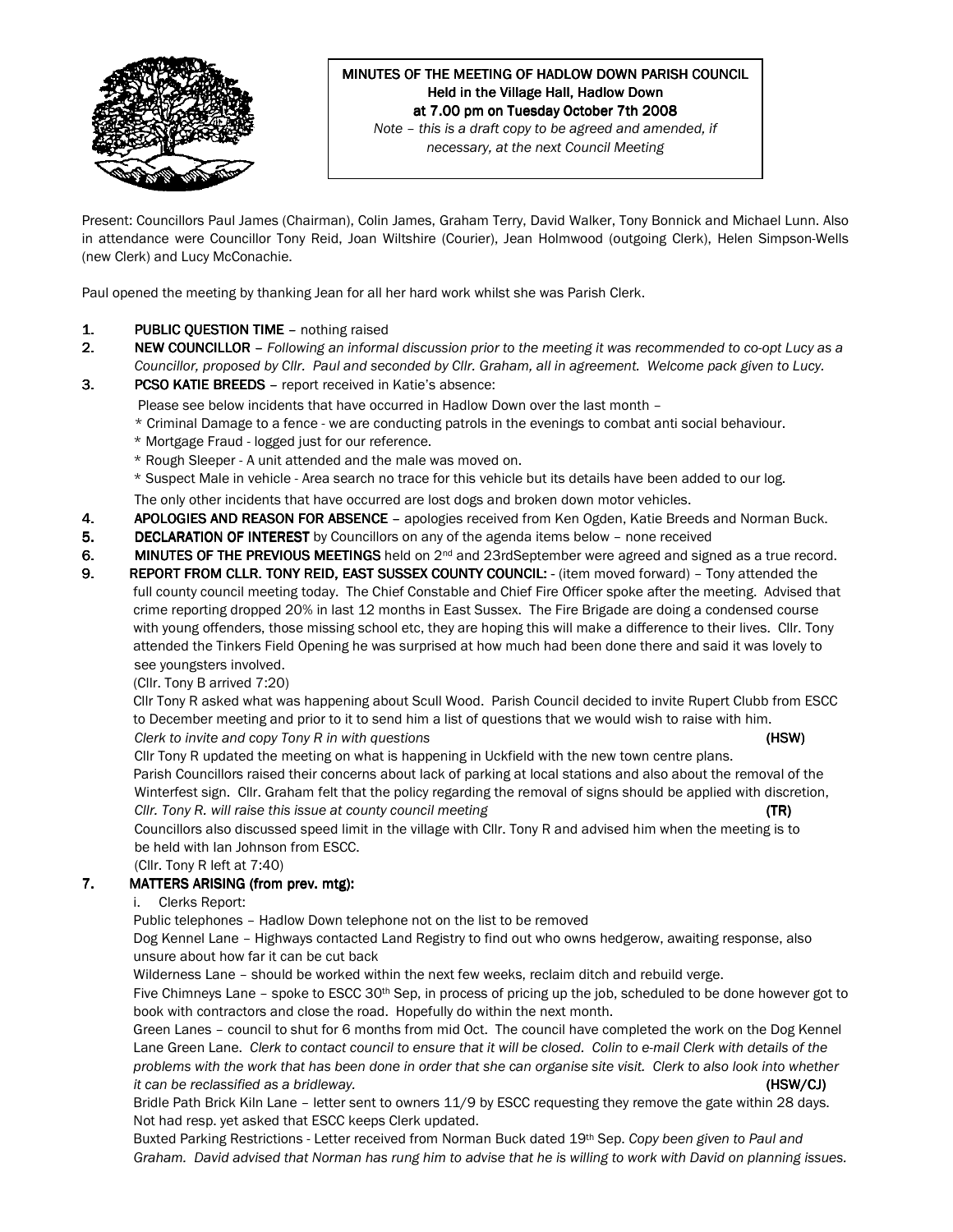Decided no response required to Norman's letter although the council will expect him to continue with the obligations of his elected post.

St Mark's School – Letter recently been sent to Miss Watson offering for Cllrs to go into the school and talk to the children. A thank you letter has also been received from the school for the donation made to them. Bollards outside New Inn – awaiting call back from ESCC.

(Jean left at 7:55)

## 8. PLANNING MEETINGS:

Planning applications were included in the meeting on 23rd Sep. Minutes are circulated to Councillors, and posted on the village notice boards and can be provided to anyone who may be interested via the Clerk. APPLICATIONS:

WD/2008/2518/F - FAIRLIGHT GLEN FARM, RIVERSIDE, BLACKBOYS TN22 4EY - Proposed extension and proposed garage building. – Chair has done site visit. The Council are fully supportive of this application. WD/2008/1886/F - LAND NORTH OF SOUTH VIEW, WILDERNESS LANE, HADLOW DOWN, TN22 4HX - Removal

of mobile home, demolition of further mobile home and redundant rural buildings and the erection of a single-storey dwelling and garage. – Clerk to arrange site visit. A letter has been received where the correspondent has some concerns with regard to the application.  $(HSW)$ 

WD/2008/2477/F - CART LODGE, STONEHURST LANE, FIVE ASHES TN20 6LW - Removal of earth bund to expose existing hardcore of previous lawful access and install five bar gate and three rail wooden fence. – The Council has no objection to this application providing all other enforcement actions have been dealt with.

WD/2008/2542/F - VICTORIAN BARN, COLES HALL FARM, FIVE ASHES, TN20 6JH - Change of use of existing building for storage to cheese and dairy making facility. - The Council commends this application and supports cottage industry and wishes the applicants the best of luck.

#### GRANTED PLANNING PERMISSION:

WD/2008/1960/F - HOLLYBRAE, WILDERNESS LANE, HADLOW DOWN TN22 4HT - Demolition of existing chalet bungalow and construction of new two storey house and garage

WD/2008/1834/F - HUGGETTS FURNACE FARM, HASTINGFORD LANE, HADLOW DOWN, TN22 4DY - Erect a temporary site/farm office for a period of three years

#### REFUSED PLANNING PERMISSION:

None received

#### 10. REPORTS FROM COUNCILLORS (COUNCIL MATTERS AND OUTSIDE BODIES):

- i. Burial Ground, Youth Council (to be formed) Cllr. Tony Bonnick Tony advised that he met with Dawn from Weald Meadows Initiative who has prepared a site assessment report. She has advised that the area to the south requires some work also the ragwort needs removing twice a year and the clippings removed. Clerk to send everyone a copy of the report  $(HSW)$
- ii. Rights of Way, Highways and Footpaths Cllr. David Walker. Meeting to be held in Oct. with Ian Johnson to discuss an amendment to the speed limit boundaries. Ian Johnson to speak to ESCC village gang as they should have cleaned the road signs. Clerk to write to ESCC to ask that the footpaths on the A272 be urgently cut back to their full width and the excess soil be removed, especially with dark nights approaching and the difficulty of pushing buggies along there. This has previously been requested by the Parish Council. (HSW)
- iii. Neighbourhood Watch, Emergency Planning, New Village Hall Working Party and Playing Field Committee Cllr. Graham Terry – Graham reported that the hedges work has been started and confirmed that Winterfest will be held on 18th Oct.
- iv. Village Hall Management Committee, Wealden Association of Local Councils and Safer Wealden Partnership Cllr. Colin James - Colin advised that nothing to report on SWP, WALC talking about the future, VHMC - Clerk to copy in all councillors on minutes of committee meeting. Paint day on Saturday 11<sup>th</sup> at the village hall. Council commended the committee on the work they have been doing. They requested that a sign be put up in the hall explaining where the main meters are. (HSW)
- v. Village Action Plan, Easylink, Sustainable Development and Environment Matters Cllr. Michael Lunn VAP Michael advised that he has been trying to speak to Vicky, spoke to AIRs and their VAP officer who said that ours is a schedule and not a VAP. Michael is to meet with the VAP officer who also advised that grants are available. Easylink - Clerk to obtain timetables for the no.s 429 and 318 buses. (HSW) Michael went to the West Sussex Sustainable Forum, there are various schemes to obtain grants for sustainable village halls - Michael to pass details to Graham. They also spoke of energy auditing for parish buildings, schools etc in order to track energy bills and look at ways of reducing usage. Quality of Life Indicators for a parish are starting to happen. Tony Whitbread from the Sussex Wildlife Trust spoke on the impact of Climate Change. (ML)

Cllr. Michael raised about the issue of litter in the lanes, he will write an article to go in the parish magazine (ML)

Cllr. Colin advised that a large bag of tyres had been dumped at the bottom of the bridleway in Dog Kennel Lane. Clerk to contact ESCC to remove  $(HSW)$ 

vi. Tree Warden - Jo Dummer (former Councillor) No report received in Jo's absence.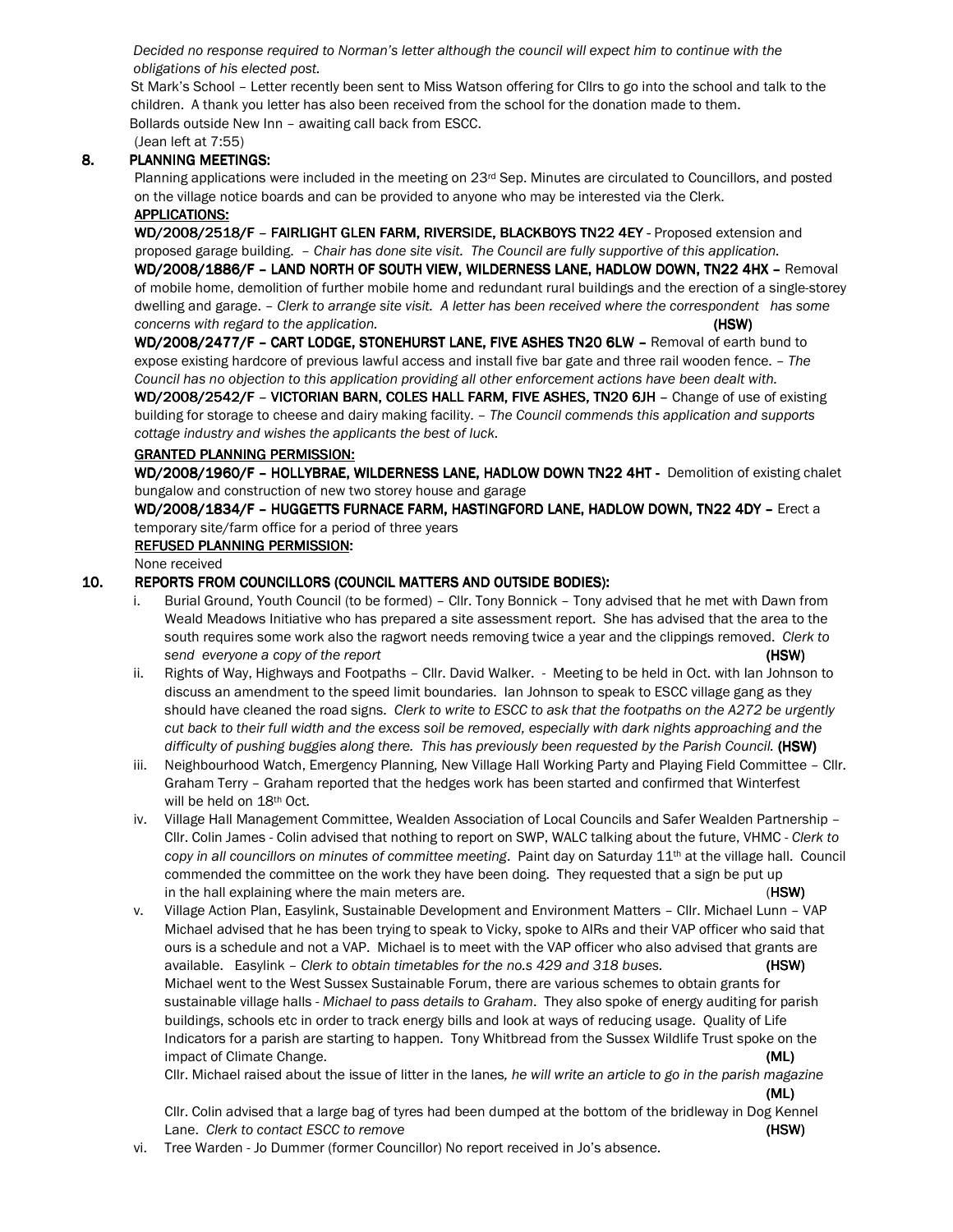11. BANK RECONCILIATION: - To be checked and agreed if received. (The reconciliation for the end of Aug. will be offered as it did not arrive in time for the Sep. meeting). Reconciliations for August and September checked and signed as correct. Council agreed for clerk to contact bank to change the cycle date of statements in order that a statement is received in time for a reconciliation to be done each month ready for the meeting. (HSW)

# 12. OTHER FINANCE MATTERS:

- i. Precept received £8695.50
- ii. CAB Grant Application given to Lucy to read through prior to precept meeting  $(LM)$

- 13. ACCOUNTS FOR PAYMENT: The following were agreed by all and cheques signed:
	- i. Jean Holmwood. Salary £440.65 and expenses £9.20 = total £449.85. Extra 8 hours agreed to be paid following month.
	- ii. Helen Simpson-Wells. Salary £521.10 (includes £45.52 for extra hours in Aug) and expenses £34.40 = total £555.50. Extra 8 hours for clerks course to be paid in following month.
	- iii. BT  $£28.69$  (to be paid by dd) on old phone line.  $£54.31$  for new phone (dd)
	- iv. P S Sobolewski Burial ground maintenance £850 (agreed, cheque to be raised once invoice passed to Clerk to then be signed by two signatories)
	- v. Bill from Emergency Planning Committee for £11.47 for ID tag lanyards
	- vi. Inland Revenue £250.89, should be £350.89 however due to Inland Revenue cashing previous cheque for incorrect amount, adjustment made to this one

### 14. CLERK'S MATTERS:

- i. Advised of hours to be signed off by chair.
- ii. Precept and planning meeting  $21^{st}$  Oct 7pm, *Clerk to prepare proposal for precept* (HSW)
- iii. Contract and Salary. Clerk held meeting with Graham to go through the contract. Council agreed that basic salary could be paid by standing order on a set day each month, any additions would have to be agreed at the Parish Council meeting and paid by cheque. Clerk to prepare letter for bank to be signed by two signatories, she will also contact Simon to ensure tax and N.I. will still be paid prior to receipt of salary
- (HSW) iv. PCSO presence at Winterfest – PCSO Katie Breeds aims to be at the school for 5:30pm for the start of the Winterfest
	- v. Website Clerk to contact Mark Davis to see if he is interested in setting up a website (HSW)
	- vi. Working with your Council Council agreed that Clerk could undertake the Working with your Council course, cost £195, although should qualify for a bursary for 75% of the cost of purchasing WWYC.
	- vii. SLCC regional conference for clerks in Nov. Council agreed for Clerk to attend
	- ix. Freedom of Information Act Clerk to e-mail information to Lucy. All Councillors to read and discuss at next meeting (ALL)

### 15. TRAINING:

- i. SALC AGM & Conference Nov, Ardingly no-one able to attend
- ii. WDC District/Parish Conference Nov., Uckfield Clerk to respond giving names of councillors to attend

#### (HSW)

16. RISK ASSESSMENT: to report if risk assessments are up to date. Clerk to produce spreadsheet of when risk assessments need doing. To also write to playing field and village hall trustees asking them to provide Parish Council with a copy of their risk assessments, when they are undertaken, details of the inspections and confirmation that they are in place and are happening. The same state of the state of the state (HSW)

### 17. DIRTY SIGNPOSTS - see 10ii

- 18. SPEED LIMITS. see 10ii.
- 19. COMMUNITY VOICE For Quality Council status the Parish Council need to produce a newsletter. The Parish Council were impressed with the quality of Buxted's Community Voice. Councillors to look at 'A guide to becoming a Quality Council' . (Cllrs.) (Cllrs.) (Cllrs.)
- 20. OTHER MATTERS (To be advised to the Clerk in advance of the meeting other matters may be discussed but decisions may be deferred to the next meeting) – nothing raised

### 21. CORRESPONDENCE RECEIVED NEEDING A RESPONSE.

- i. Wealden Local Strategic Partnership passed to Colin to respond (CJ)
- ii. The making and enforcement of byelaws consultation passed to Graham to respond  $(GT)$
- iii. Gypsy and Traveller accommodation needs passed to Paul to respond (PJ)

## 22. CORRESPONDENCE RECEIVED FOR DISTRIBUTION

- i. Funding surgeries passed to Graham
- ii. Revised School Crossing Patrol Policy
- iii. Minutes of WDC Parish Planning Panel Mtg passed to Paul
- iv. WDC members' allowances copy given to Paul. No-one wanted to claim.
- v. To see the publicly available information re LDF: http://www.wealden.gov.uk/moderngov/ieAgenda.Asp?A=2463.
- vi. Wealden View
- vii. Town and Parish Standard